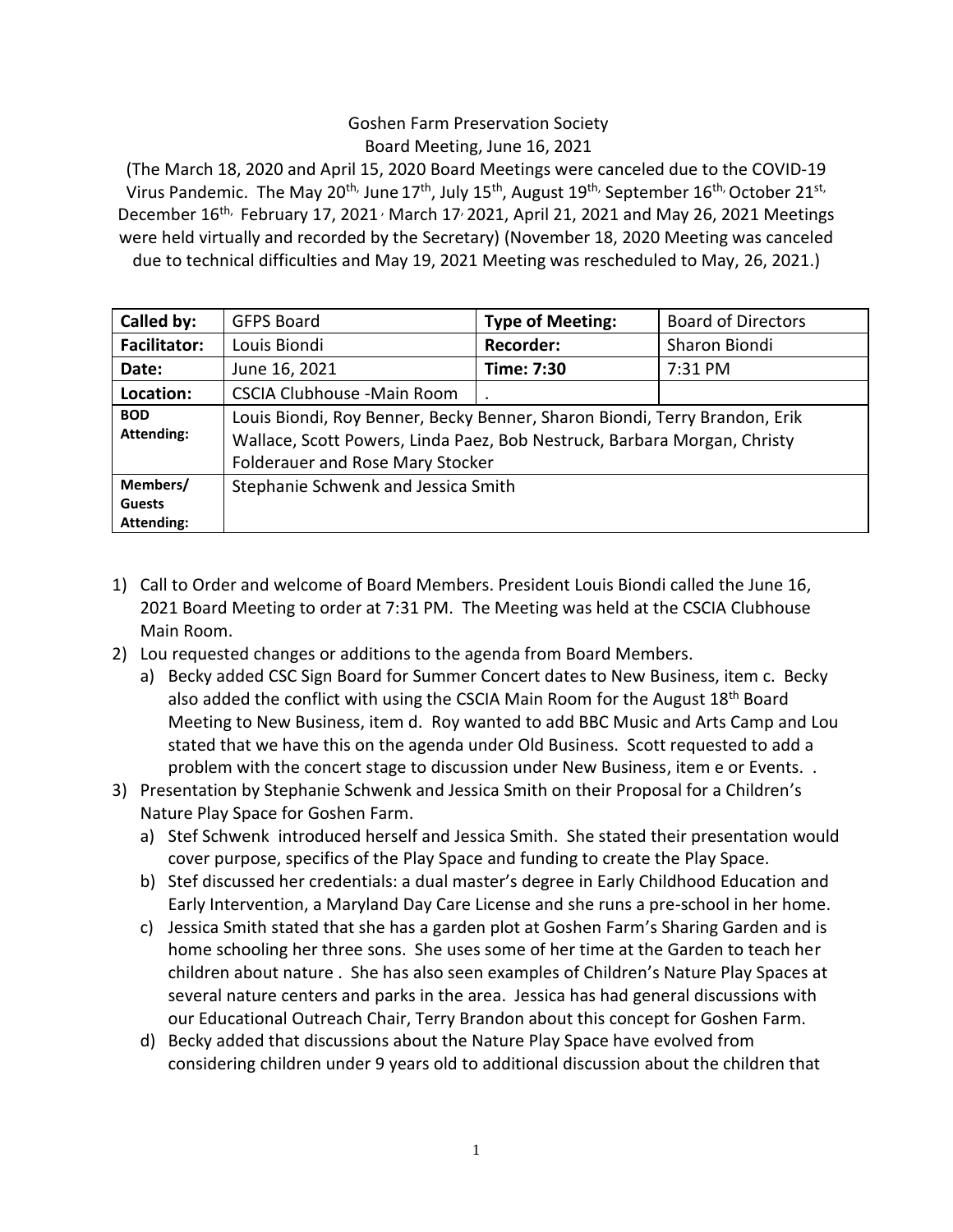attend church organized camps at Goshen Farm who might enjoy this space though the camps include children older than 8 years old.

- e) Stef stated that she is passionate about teaching children in outdoor settings, and she has a Nature Play Space in her yard for her pre-school students.
- f) The goals for the space are locate in a family friendly location such as Goshen Farm, help children connect with the outdoors, indirectly help educate parents on how to get children to connect with the outdoors, families can meet, socialize, and have a sense of community and it would be nice asset for field trips.
- g) The Nature Play Space would include a fenced area and be located between the Shallow Water Wildlife Pond and the Sharing Garden. It would include a sand box (possibly made using a recycled boat), a "mud" kitchen where children can pretend to cook, a balance beam and a nature building area. All these concepts draw from a program called The Nature Explorer Outdoor Classroom Certification.
- h) As relates to funding for this project, Stef and Jessica are writing a grant proposal for the Chesapeake Bay Trust and Mini Environmental Education Grant. The grant is for a maximum of \$5,000.00 and is due July  $1<sup>st</sup>$ . The proposal needs to be signed by two GFPS Officers.
- i) Discussion ensued. Lou suggested that we need a "sense of the board" so that Stef and Jessica can proceed with the grant proposal. There was more discussion about maintenance of the play space. Stef envisions a group of parents who are using the play space checking on and maintaining this area on a rotating schedule. The "Sense of the Board" was to proceed with the grant proposal.
- 4) President's Report Louis Biondi (Report as submitted)
	- a) Lou stated that he will put Review of Minutes after Request for Changes or additions to the agenda in his future Meeting Agenda's.
	- b) Lou corrected the date of the upcoming Annual Wine Tasting to August 21, 2021 on his report.
	- c) Lou asked if there were questions on his report. Becky noted several errors under the Building & Maintenance and Financial Development section that Lou then corrected in his report.
- 5) Vice President's Report Erik Wallace (No report submitted)
	- a) Erik Wallace stated that he had nothing new to report.
- 6) Treasurer's Report Christy Folderauer (No Financial Report submitted)
	- a) Monthly Financial Reports. Christy presented a Balance Sheet as of May 31, 2021, a FNB Statement ending 05/28/2021 and the last PayPal Statement ending on 05/21/2021. Christy stated that she and Sharon Smith are working on clarifying items and classes. When reconciling the balances, they are still working on a \$1,707.24 difference. These items may have been recorded twice in the transition to the new QuickBooks Accounting System. Christy and Sharon will continue to clarify this difference and streamline the Financial Report. Christy asked if the format presented tonight worked for the Board. If a Board Member needs more information than this format provides, email Christy and let her know. The May 31, 2021 Financial Statement was not approved. Lou will give Christy a list of Monthly Financial Reports that were not approved. Christy will generate the missing monthly reports from 2020 and 2021.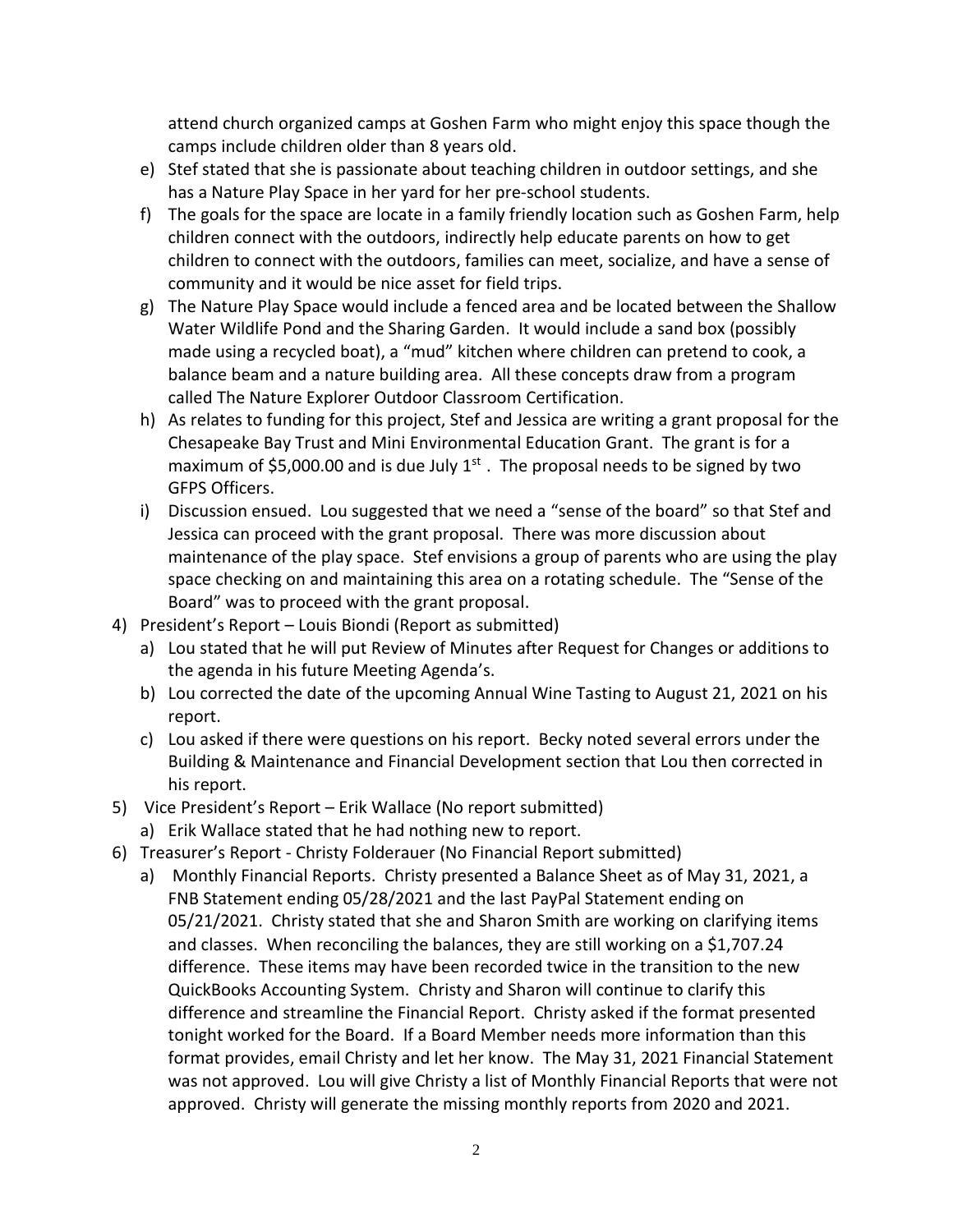**(Action Item: 454-06-21):** Send Christy the list of Financial Reports that were not approved for 2020 and 2021.**)**

- 7) Review/Approval of Minutes May 26, 2021, Board Meeting Minutes
	- **a) Becky Benner made a motion to approve the May 26, 2021 Minutes . Barbara Morgan seconded. Becky amended her motion to approve the May 26, 2021 Minutes as corrected. Barbara seconded. The motion to approve the Minutes as corrected carried.**
- 8) Committee Reports
	- a) Building & Maintenance (Vacant)
	- b) Communications Barbara Morgan (Report as submitted)
		- i) Barbara had 40 Kayak Raffle Tickets to sell at the June 18<sup>th</sup> Summer Concert. She will be out of town. Erik Wallace agreed to sell tickets at the concert.
	- c) Education Committee Terry Brandon (Report as submitted)
		- i) Terry was unable to attend the Board Meeting.
	- d) Events Erik Wallace (Report as submitted)
		- i) Erik proposed that the Membership Appreciation Night be held at the August 27<sup>th</sup> Summer Concert. Sharon will call Michael Buchet and Linda Beck to see if they can attend to receive their Certificates of Appreciation. Erik gave August 13<sup>th</sup> concert date as an alternative for Linda and Michael.
		- ii) Scott Powers discussed the issue of discovering that the plywood on our current stage for the concerts is completely rotted. Discussion ensued. He suggested we put two new plywood sheets on the top for this year and buy a tarp to cover the stage when not in use. Next year we will need to build a new stage. Christy offered two sheets of plywood for the immediate repair. Scott believes he has a tarp that we can use this year to protect the repaired stage.
		- iii) Scott stated that the guitar player from Third Stand, Kevin brought and dropped off an electrical box with 100 feet of cable. It has 8 outlets and is on a wooden frame. Kevin's idea is if we wire this into the Farm House with a 50-amp circuit, it would be great for concerts. Roy talked to Kevin about doing this. Roy stated that the box must be GFI (Ground Fault Circuit Interrupter),and the board has holes that need to be filled in. Roy stated that we would need GFI only if we were leaving the box outside – and we would not. GFPS would need to hire an electrician to install the circuit. Scott will get an estimate from electrician, Dave Sloskey before moving forward on this. **(Action Item: 455-06-21) L**ou mentioned that the first opportunity to approve funds for this electrical work would be at the July  $21^{st}$  Board Meeting.
	- e) Financial Development Lou Biondi (Report included in President's Report) i) Lou reported that he had nothing to add to this section of his President's report.
	- f) Garden Bob Nestruck (Report as submitted)
		- i) Bob stated that he has had no luck getting a new modem from Broadstripe but will continue contacting them.
	- g) Grounds Roy Benner (Report as submitted)
		- i) Roy wanted to add that there was a Boy Scout Troop camp at Goshen Farm last Saturday night. They had eighteen scouts and 6 adults attending. They cleaned up their area and one would never know that they had been there.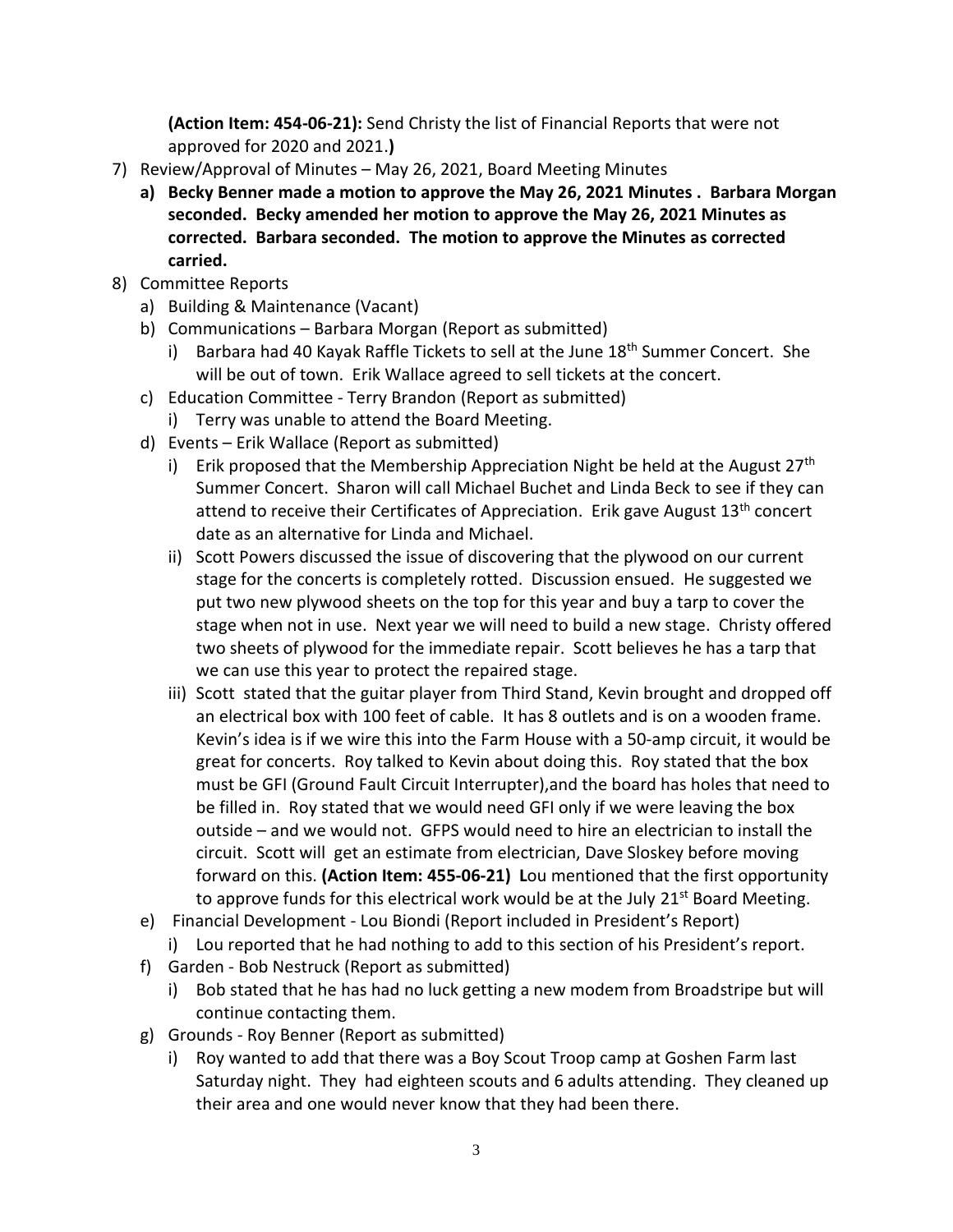- h) History & Research Scott Powers (No report submitted)
- i) Membership -Becky Benner (Report as submitted)
	- i) Rose Mary Stocker is going to be "point of contact" for the Fall Open House on September 16, 2021. Since Becky has contacted and booked attractions for the Open Houses, she agreed to do so for the Fall Open House. She has contacted Raptor's Eye but has not heard back from them. Dick Arnold, the Butterfly Whisperer has moved, and we do not have contact information for him. As Terry goes to the ICST Meetings, he has been in contact with Stacy Roth from Broadneck HS. Stacy suggested that GFPS contact Tim Tumelty from AACCC. Tim is willing to come to the Fall Open House and do two, two-hour demonstrations on Unmanned Arial System (UAS) also called drones.
	- ii) Becky was pleased to report that we have 193 Membership units as of June 13, 2021.
	- iii) Lou took this time to thank Becky for the incredible notes she took when Willie Graham, John Gaver and Peter McConaughy met to tour and assess the work needed to stabilize the Farm House foundation. He forwarded Becky's notes to Jane Cox, Archeologist with AA County Planning and Zoning, Historic Preservation Division and Carol Benson, Director of the Four Rivers Heritage Area.
- 9) Review of Action Items and Recurring Action Items
	- a) (**Action Item 452-05-21 ),and (Action Item: 453-05-21)** were completed**.**
	- b) As relates to completed **(Action Item: 453-05-21),** Lou reminded Christy that based on his research, GFPS's Treasurer will need to File a **Maryland Annual Update of Registration Form by April, 2022** but no later than August 2022 as we will have met the \$25,000.00 threshold when GFPS files taxes for 2021. Additional forms may need to be filed. A call to Charities and legal Services Division at 410-974-5534 to verify this is recommended. The email is dicharity sos@maryland.gov.
	- c) As relates to **(Action Item: 445-04-21),** Roy Benner has been in discussions with the Tester Family regarding donations received by GFPS in "Memory of John "Danny" Tester. Some of the donations (\$300.00) were directed to the 2020 MD Capital Grant awarded to GFPS (verified in phone calls by Secretary Biondi). Additional checks have been received noting they should be used for a picnic table and small plaque in "Danny's name and any remaining monies should be directed to the MD Capital Grant Fund. Roy will verify family's wishes.
	- d) There was additional discussion regarding placing a plaque in the Memorial Grove for Danny Tester. **Becky Benner made a motion that we dedicate a tree in the Memorial Grove to John "Danny" Tester. Barbara Morgan seconded. The motion carried.**
- 10) On-going Business
	- a) Recommendation on and approval of funding on the use of Little Green Light constituent management software.
		- i) Barbara Morgan presented her reasons for recommending Little Green Light (LGL) software to the Board. She gave examples of a donation acknowledgement letter she wrote using LGL. This letter uses the "merge" fields in the software. After templates are created for frequently sent letters (i.e., acknowledgements for donations, general thank you letters, and initial Membership solicitation letters and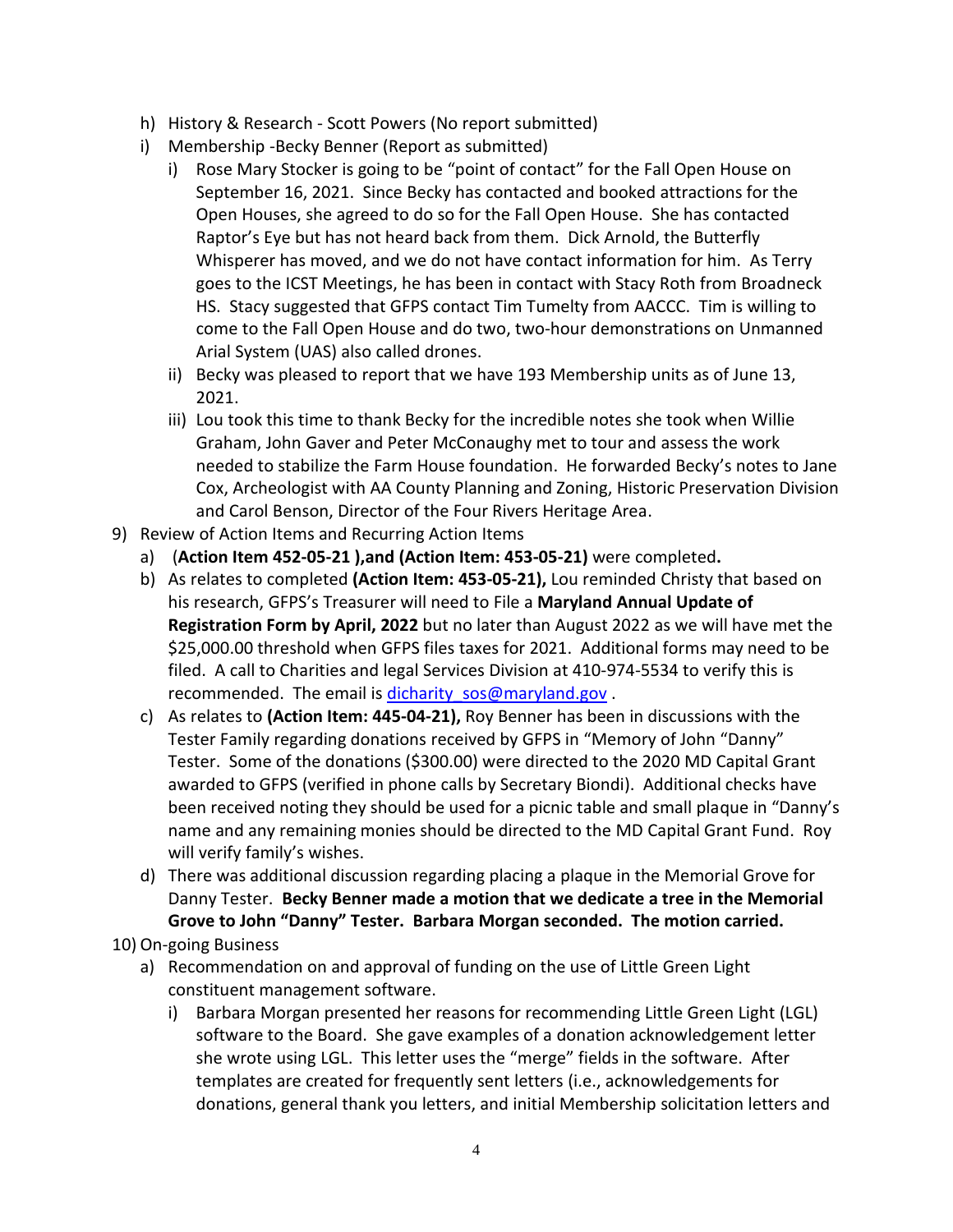Membership acknowledgement letters). This software will also track monies coming in to GFPS for specific campaigns. This information can then be extracted when needed for reports, grants applications, etc.

- ii) Barbara believes that this software would be useful for tracking Membership, various categories of donations and volunteer hours.
- iii) One positive aspect of this software is that there is no contract involved. It costs \$39.00/month and can be terminated at any time.
- **iv)** Lou asked for a motion. **Becky Benner made the following motion: The Board will continue to experiment and become familiar with LGL and thereby authorizes the payment of \$39.00/month to Little Green Light Constituent Management Software through December 31, 2021. Barbara Morgan seconded and the motion carried.**
- b) Review of Economy Pest Control and Ehrlich Pest Control proposals for termite inspections and treatment.
	- i) Discussion ensued on these two pest control proposals. Economy Pest Control's proposal basically costs \$225.00/year to inspect the Farm House and Out Buildings. If they find active termite activity, they will then treat the area and bill us for the treatment. Ehrlich Pest Control's proposal included Senticon bait stations for termites placed around the Farm House and Out Buildings and the Liquid Termidor to be sprayed in areas that have cement surfaces. The cost was \$3,059.00/year and included replacement of bait stations and as well as additional spraying of Liquid Termidor on concrete areas if needed. The Board stated that it was difficult comparing these two proposals as their approaches to pest control were quite different.
	- ii) Sharon mentioned that in Becky's commentary on the June 2, 2021 inspection performed by Willie Graham, John Gaver and PE, Peter McConaughey, it was recommended that GFPS purchase Bora Care which protects against wood boring insects, mildew, and controls fungus (fungicide). Bora Care can be purchased on Amazon for \$90.00, mixed with hot water and sprayed on. **Becky Benner made a motion to table the discussion on termite treatment proposals. This was seconded by Bob Nestruck.** Discussion ensued. Becky suggested that if we were to go with either of these proposals and then went ahead with the Bora Care application, that would be a duplication of effort and cost. It was decided that we contact Dave Weir ( a handyman recommended who might do the application of Bora Care) at 301-481- 5124 and investigate what is required and additional cost for the Bora Care application. **Motion to table carried**.
- c) Broadneck Baptist Church (BBC) proposal for the Arts and Music Summer Camp
	- i) The BBC Arts & Music Summer Camp Proposal was approved at the April 21, 2021, Board Meeting. Within that proposal, BBC agreed to rent an additional port-a-pot for the five days of their camp (July 12<sup>th</sup> -July 16<sup>th</sup>). Roy stated that BBC had researched various companies for the rental and the cost was about \$200.00 for the week rental. Roy stated if GFPS rented the pot-a-pot from Statewide Septic, the cost was \$78.00 for the week. If Roy rented through Statewide Septic, BBC would reimburse GFPS for the rental cost. Lou called for a motion**. Roy Benner made a motion that the Board approve Roy's rental of a port-a-pot for the BBC Arts &**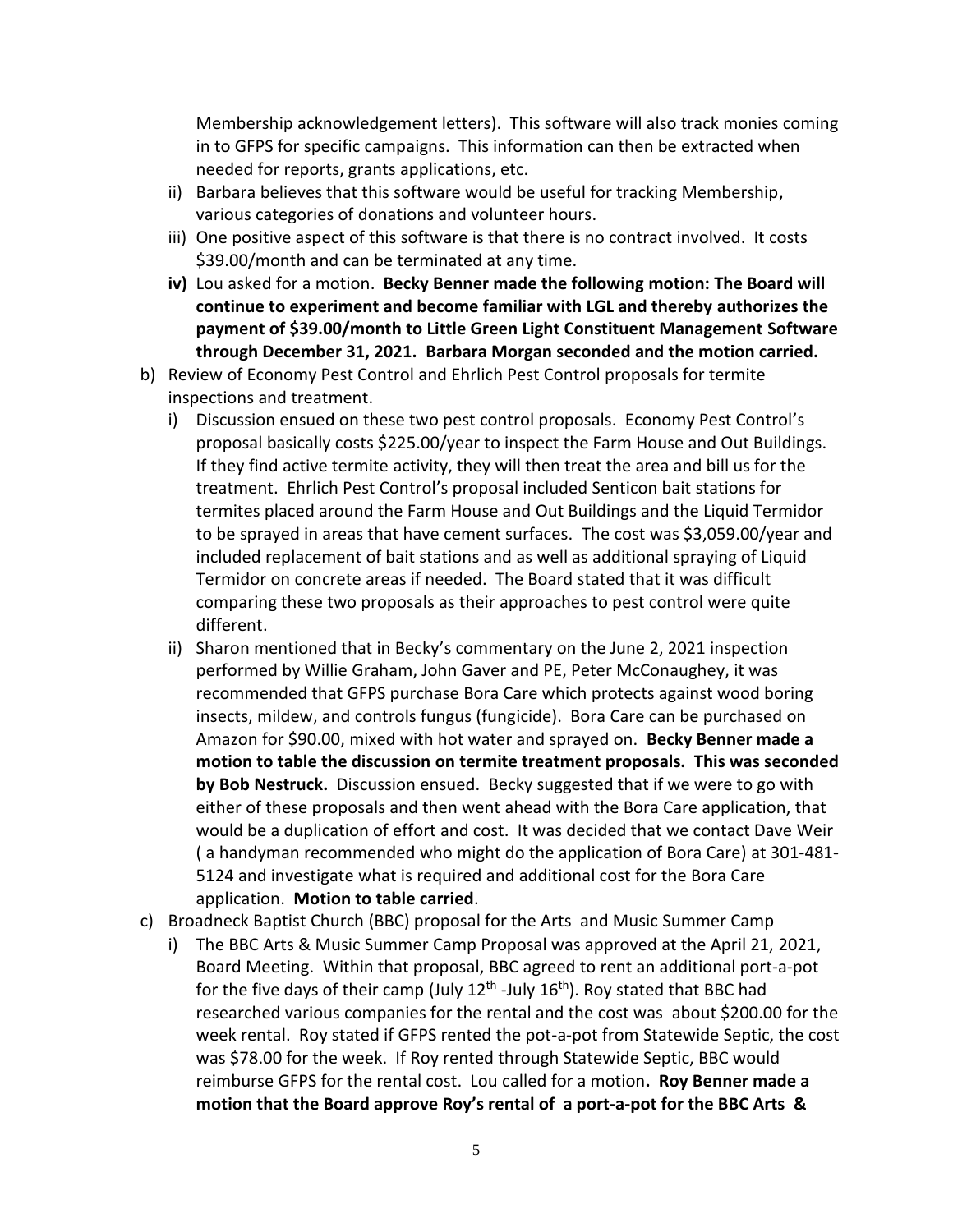**Music Summer Camp from Statewide Septic and the cost of this rental will be reimbursed by BBC. The motion was seconded by Becky Benner. The motion carried.**

- d) Children's Nature Play Space Goshen Farm Terry Brandon
	- i) Covered previously in this Board Meeting.
- e) Docent Education Program Terry Brandon
	- i) The Docent Education Program received a "Sense of the Board" to proceed to a proposal at the May 26, 2021 GFPS Board Meeting. There was no discussion at the June 16, 2021 Board Meeting as Terry Brandon was not present.
- f) Past and future GFPS Board Policies
	- i) Lou reported to the Board that he is continuing his search on past Board Policies and will send out to Board Members on a zip drive. He will also put these policies on the cloud.
- 11) New Business
	- a) Plaque for inside Goshen Farm House listing the names of GFPS Board Member since GFPS inception. Lou emailed the information on the various style and cost of this type of plaque honoring past Board Members to the Board. Discussion ensued. The cost was prohibitive currently. Erik suggested that we put the names on the GFPS website, and the Board concurred. Lou will send Barbara the list of Board Members since GFPS inception.
	- b) Set date for informal Board Meeting at Goshen Farm to discuss the period to which the Goshen Farm House should be restored. **(Action Item: 456-06-21**) Lou asked that Board Members reread Becky's Commentary on the June 2, 2021 Meeting with Willie Graham, John Gaver and Peter McConaughy. Lou will send out an email with several dates.
	- c) CSCIA Sign Board Issues Becky
		- i) Becky stated that in the past she tries to reserve the CSCIA Sign Board for three days or for a week, if possible, for each Summer Concert. She researched available sign board dates and found that for the June 18<sup>th</sup> concert there is no reservation available. For the July 9<sup>th</sup> concert, we could reserve the 7<sup>th</sup>, 8<sup>th</sup>, and 9<sup>th</sup>. There are no reservations available for the July 23rd concert. For the August 13<sup>th</sup> concert, the sign board is available for the 8th, 9<sup>th,</sup> and 10<sup>th</sup>. For the concert on August 27<sup>th</sup> (Membership Appreciation Night) there is no availability for the sign board. The September  $10^{th}$  concert has the week in advance available for the sign board. Lou called for a motion. Linda Paez made a motion that we authorize Becky Benner to spend the cost of scheduling the CSCIA Sign Board for those dates available to advertise the upcoming concerts. Erik Wallace seconded. The motion carried.
	- d) August 18, 2021 Board Meeting conflict for the CSCIA Main Room
		- i) GFPS is scheduled to meet in Main Room of the CSCIA Clubhouse on August 18th. CSCIA Strawberry Committee is having a meeting on that night for the Strawberry Festival. The 11<sup>th</sup> and the 25<sup>th</sup> dates are available for GFPS to meet. The Board Meeting on August 18<sup>th</sup> will be held on Zoom.
	- e) Christy stated that for the Strawberry Festival, she has an attraction to bring people in to her booth. She wanted to know if GFPS would like to have an attraction that she would pay for our booth such as Face Painting. Erik Wallace thought this was a great